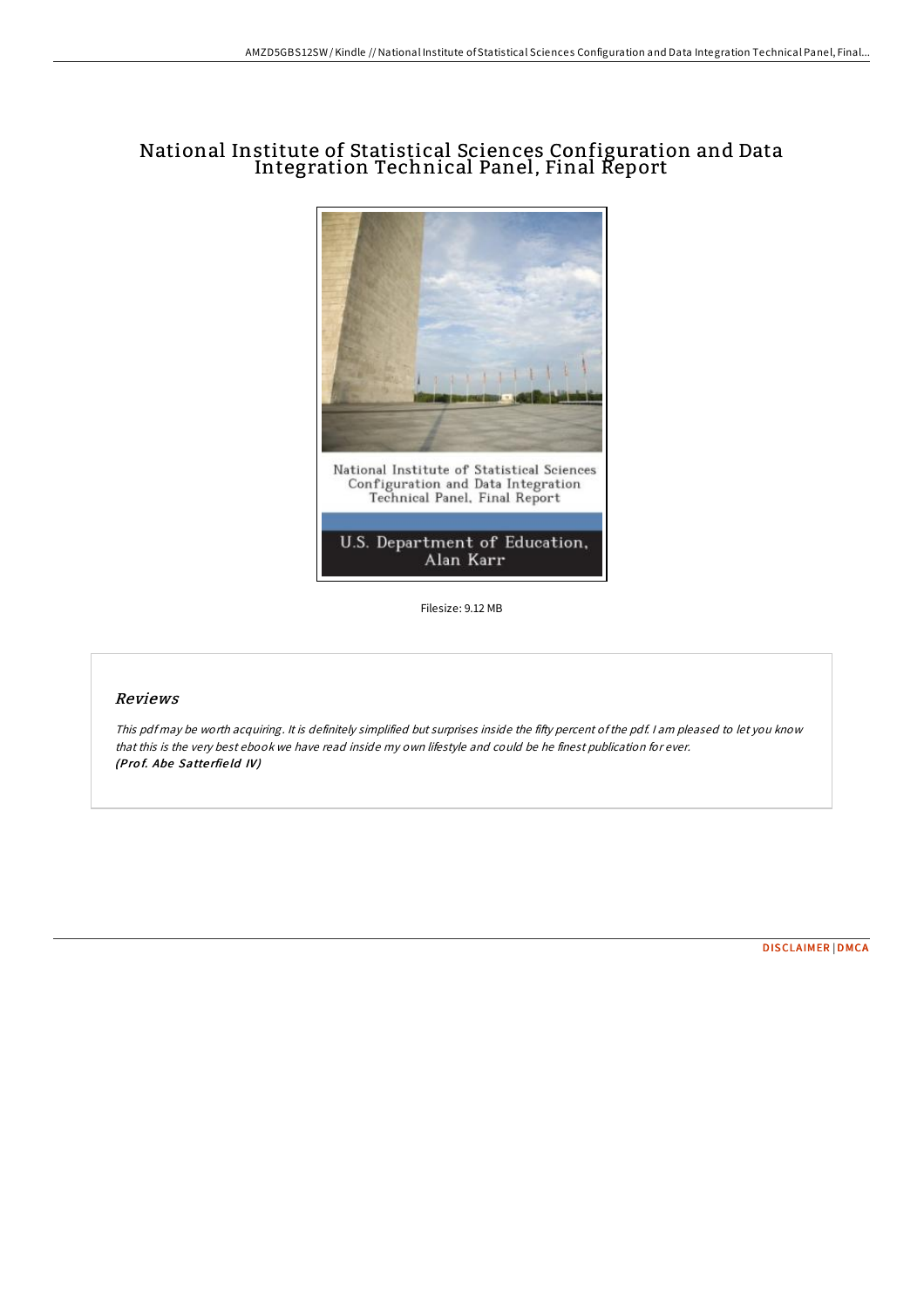## NATIONAL INSTITUTE OF STATISTICAL SCIENCES CONFIGURATION AND DATA INTEGRATION TECHNICAL PANEL, FINAL REPORT



To get National Institute of Statistical Sciences Configuration and Data Integration Technical Panel, Final Report PDF, please refer to the hyperlink beneath and download the ebook or get access to additional information which might be related to NATIONAL INSTITUTE OF STATISTICAL SCIENCES CONFIGURATION AND DATA INTEGRATION TECHNICAL PANEL, FINAL REPORT ebook.

Bibliogov, United States, 2013. Paperback. Book Condition: New. 246 x 189 mm. Language: English . Brand New Book \*\*\*\*\* Print on Demand \*\*\*\*\*.NCES asked the National Institute of Statistical Sciences (NISS) to convene a technical panel of survey and policy experts to examine potential strategies for configuration and data integration among successive national longitudinal education surveys. In particular the technical panel was asked to address two related issues: how could NCES configure the timing of its longitudinal studies (e.g., Early Childhood Longitudinal Study [ECLS], Education Longitudinal Study [ELS], and High School Longitudinal Study [HSLS]) in a maximally eHicient and informative manner. The main, but not sole, focus was at the primary and secondary levels; and what could NCES do to support data integration for statistical and policy analyses that cross breakpoints between longitudinal studies. The NISS technical panel delivered its report to NCES in 2009. The principle recommendations included in the report are: 1. The technical panel recommended that NCES should configure K-12 studies as a series of three studies: (i) a K-5 study, followed immediately by (ii) a 6-8 study, followed immediately by (iii) a 9-12 study. One round of such studies, ignoring postsecondary follow-up to the 9-12 study, requires 13 years to complete. 2. The technical panel also recommended that budget permitting; NCES should initiate a new round of K-12 studies every 10 years. This can be done in a way that minimizes the number of years in which multiple major assessments occur. The panel found that there is no universal strategy by means of which NCES can institutionalize data integration across studies. One strategy was examined in detail: continuation of students from one study to the next. Based on experiments conducted by NISS the technical panel found that: 3. the case for continuation on the basis that...

 $\mathbb{R}$ Read National Institute of Statistical [Science](http://almighty24.tech/national-institute-of-statistical-sciences-confi.html)s Configuration and Data Integration Technical Panel, Final Report Online

B Download PDF National Institute of Statistical [Science](http://almighty24.tech/national-institute-of-statistical-sciences-confi.html)s Configuration and Data Integration Technical Panel, Final Repo rt